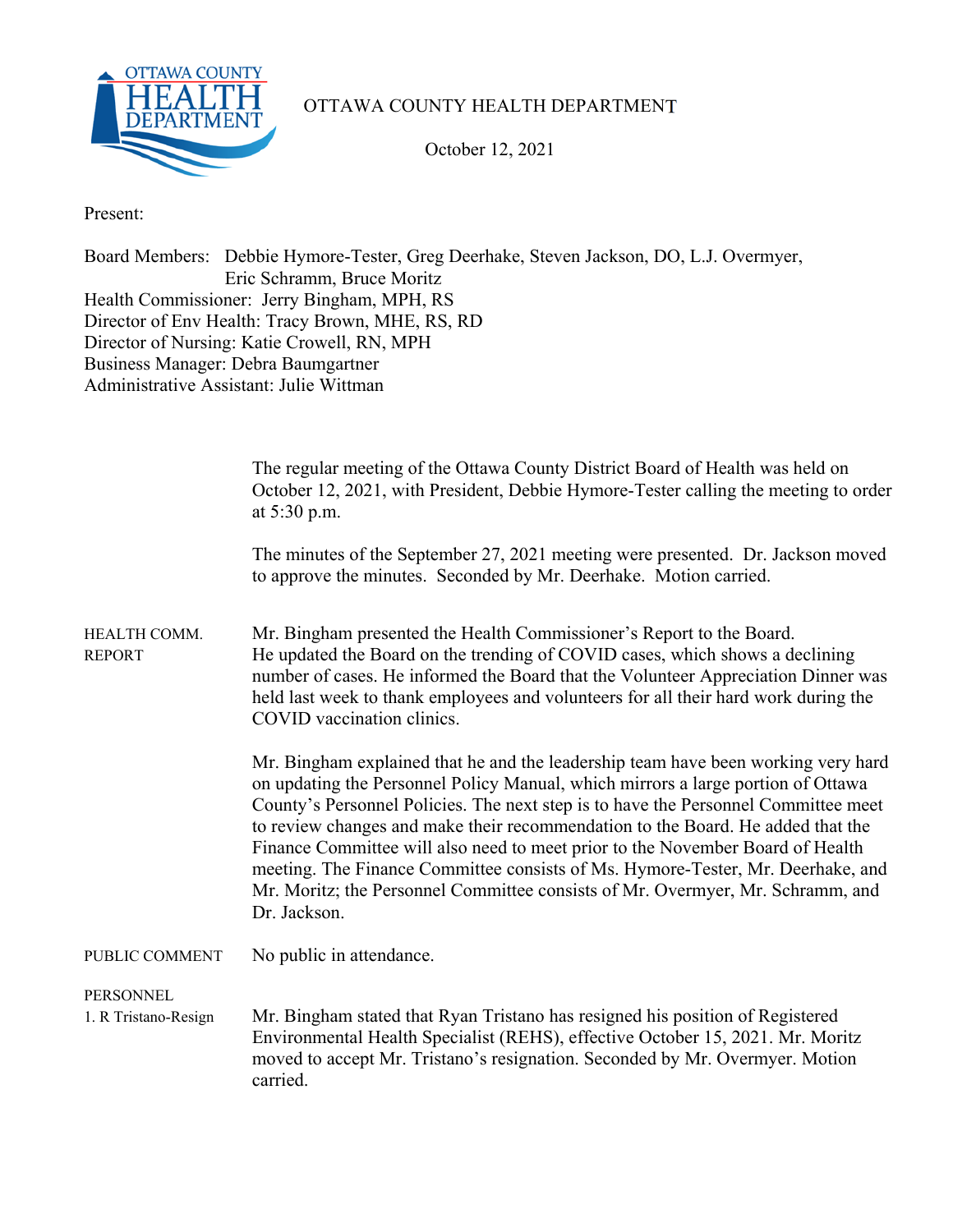| <b>LPHSC-ECW FEES</b><br><b>HSTS VARIANCE</b>     | Ms. Crowell informed the Board that the clinic is now switching all records over to<br>electronic charting with the Local Public Health Services Collaborative (LPHSC)<br>vendor, eClinical Works (ECW). She recommended the Board adopt ECW's fee<br>schedule, as all billing will be handled by them and this will prevent the department<br>from having to adopt new fees when they change. Dr. Jackson moved to adopt the<br>eClinical Works' fee schedule for all clinic services. Seconded by Mr. Overmyer.<br>Motion carried. |  |  |  |
|---------------------------------------------------|--------------------------------------------------------------------------------------------------------------------------------------------------------------------------------------------------------------------------------------------------------------------------------------------------------------------------------------------------------------------------------------------------------------------------------------------------------------------------------------------------------------------------------------|--|--|--|
| 2021-2022 PIB<br><b>SCHOOL</b><br><b>CONTRACT</b> | Ms. Crowell briefly described the Put-in-Bay School Nursing Services provided by<br>the contract with the Put-in-Bay Board of Education. Mr. Deerhake moved to<br>authorize Mr. Bingham to renew the contract with the Put-in-Bay Board of Education<br>for School Nursing Services for the 2021-2022 school year, with no fee increase.<br>Seconded by Mr. Overmyer. Motion carried.                                                                                                                                                |  |  |  |
| <b>CRIBS FOR KIDS</b><br>SANDUSKY COUNTY          | Ms. Crowell requested Board approval to renew the tri-county contract with<br>Sandusky and Huron Counties (with Sandusky County being the lead agency) to<br>administer the Cribs for Kids Program, at the same rate as the previous contract.<br>Mr. Overmyer moved to authorize Mr. Bingham to renew the contract with Sandusky<br>County for the Cribs for Kids Program. Seconded by Dr. Jackson. Motion carried.                                                                                                                 |  |  |  |
| <b>DIVISION REPORTS</b><br>1. Nursing             | Ms. Crowell reported that the department's first drive-through Flu Shot Clinic was a<br>success and a learning experience for parking lot setup. She added that approximately<br>50 shots were administered during the clinic. Ms. Crowell informed the Board that<br>the third dose COVID Clinics are going very well and that an additional Flu Clinic<br>will be held on Put-in-Bay this year.                                                                                                                                    |  |  |  |
| 2. Env Health                                     | Ms. Brown stated that in addition to weekend festivals, the manufactured home<br>program inspections are almost finished for the year. She reported on inspection<br>numbers for the division and updated the Board on the tabled variance from<br>September along with the campground owner who will be prosecuted for failure to<br>obtain a license.                                                                                                                                                                              |  |  |  |
| 3. Health Ed/Accred                               | No report for Health Education/Accreditation Division.                                                                                                                                                                                                                                                                                                                                                                                                                                                                               |  |  |  |
| 2021 INTERIM<br><b>FUND TRANSFER</b>              | Ms. Baumgartner recommended the Board approve the 2021 Interim Fund Transfer.<br>(Attached) Mr. Deerhake moved to approve the 2021 Interim Fund Transfer as<br>presented. Seconded by Dr. Jackson. Motion carried.                                                                                                                                                                                                                                                                                                                   |  |  |  |
| FINANCIAL REPORT                                  | Ms. Baumgartner presented the September 2021 Board of Health Financial Report.                                                                                                                                                                                                                                                                                                                                                                                                                                                       |  |  |  |
| <b>MEETINGS</b>                                   | No meetings scheduled for October 2021.                                                                                                                                                                                                                                                                                                                                                                                                                                                                                              |  |  |  |
| <b>BILL APPROVALS</b>                             | Mr. Overmyer moved to pay the bills. (Attached) Seconded by Dr. Jackson. Motion<br>carried.                                                                                                                                                                                                                                                                                                                                                                                                                                          |  |  |  |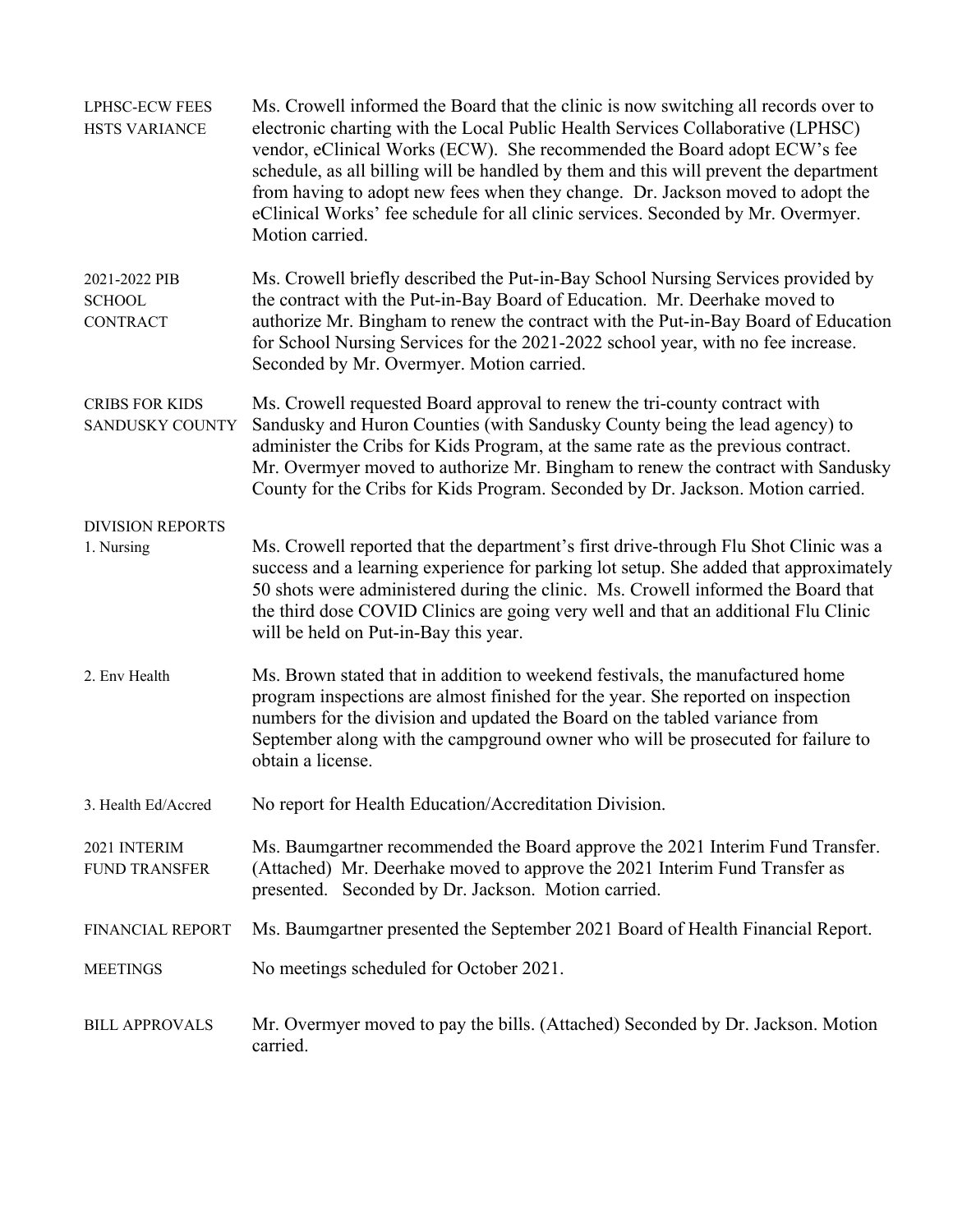THE OCHD

PRESENTATION – Mr. Bingham presented information on the Foundation of the Ottawa County Health BOARD CEUs Department, followed by a tour of the department. The Board earned 30 minutes FOUNDATION OF of CEUs from this presentation.

Next Meeting Date November 9, 2021 at 5:30 p.m.

Being no further business, the meeting was adjourned.

Respectfully Submitted,

Gerald W. Bingham, MPH, RS Debbie Hymore-Tester Health Commissioner Board President Secretary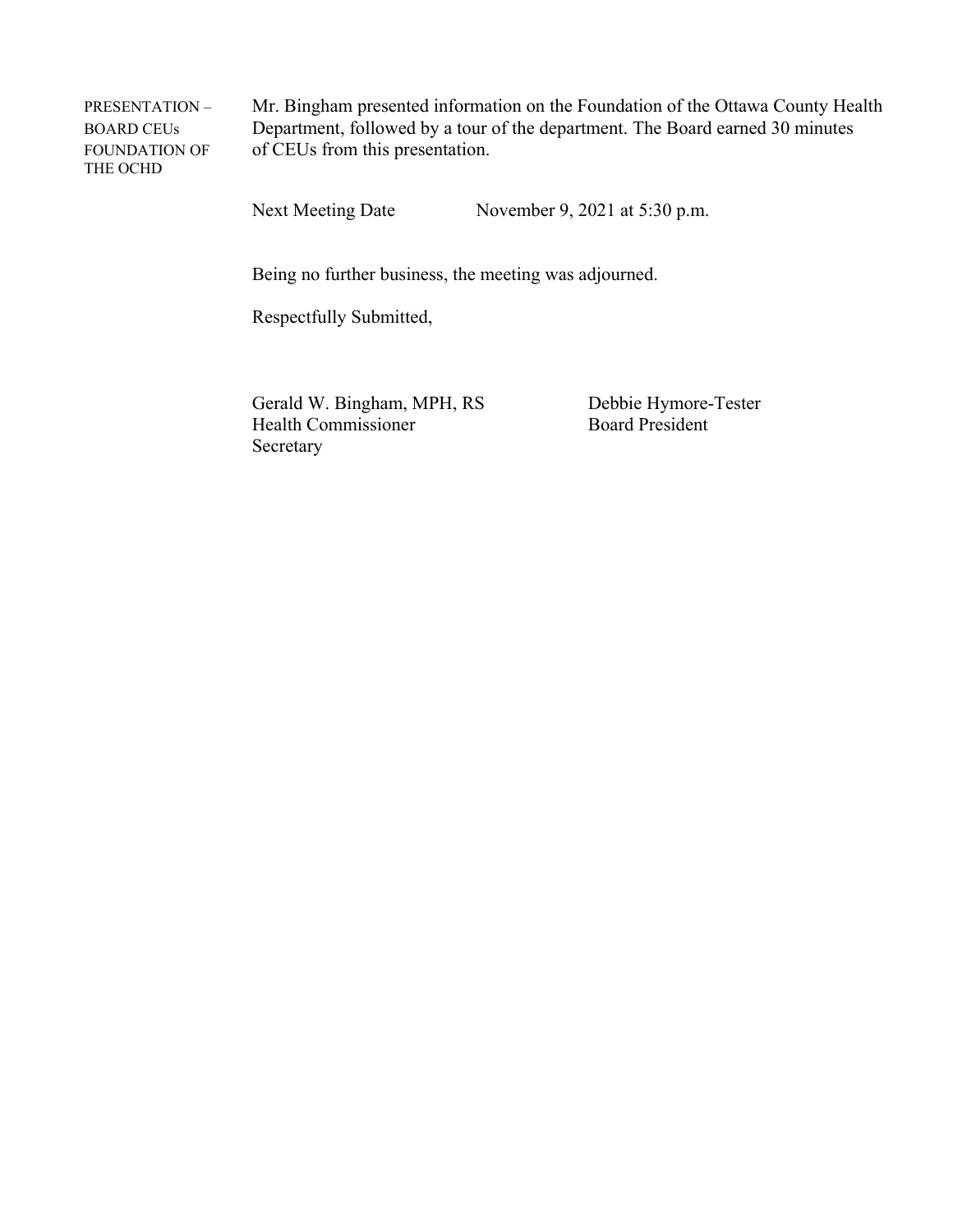## **OTTAWA COUNTY HEALTH DEPARTMENT FUND TRANSFER October 12, 2021**

|                 | <b>FROM FUND:</b>               | <b>TO FUND:</b> |                 |    | <b>AMOUNT</b> |
|-----------------|---------------------------------|-----------------|-----------------|----|---------------|
| 036.0081.530800 | <b>Food Service</b>             | 004.1001.401300 | Board of Health | S  | 11,073.28     |
| 040.0084.530900 | Public Health Nursing (PHN)     | 004.1001.401300 | Board of Health | \$ | 23,762.37     |
| 046.0048.530100 | <b>Community Health Assess.</b> | 004.1001.401300 | Board of Health | \$ | 69.54         |
| 050.0087.531300 | <b>EPSDT</b>                    | 004.1001.401300 | Board of Health | \$ | 449.07        |
| 061.0092.530800 | MHP                             | 004.1001.401300 | Board of Health | \$ | 496.05        |
| 063.0139.530900 | Home Health                     | 004.1001.401300 | Board of Health | \$ | 33.711.06     |
| 076.0142.530200 | Pools                           | 004.1001.401300 | Board of Health | \$ | 2,004.34      |
| 091.0116.530800 | Camps/RV                        | 004.1001.401300 | Board of Health | \$ | 850.40        |
| 115.0137.530100 | Solid Waste                     | 004.1001.401300 | Board of Health | \$ | 310.84        |
| 117.0105.530900 | Sewage                          | 004.1001.401300 | Board of Health | \$ | 24,723.36     |
|                 |                                 |                 |                 |    |               |

\$ 97,450.31